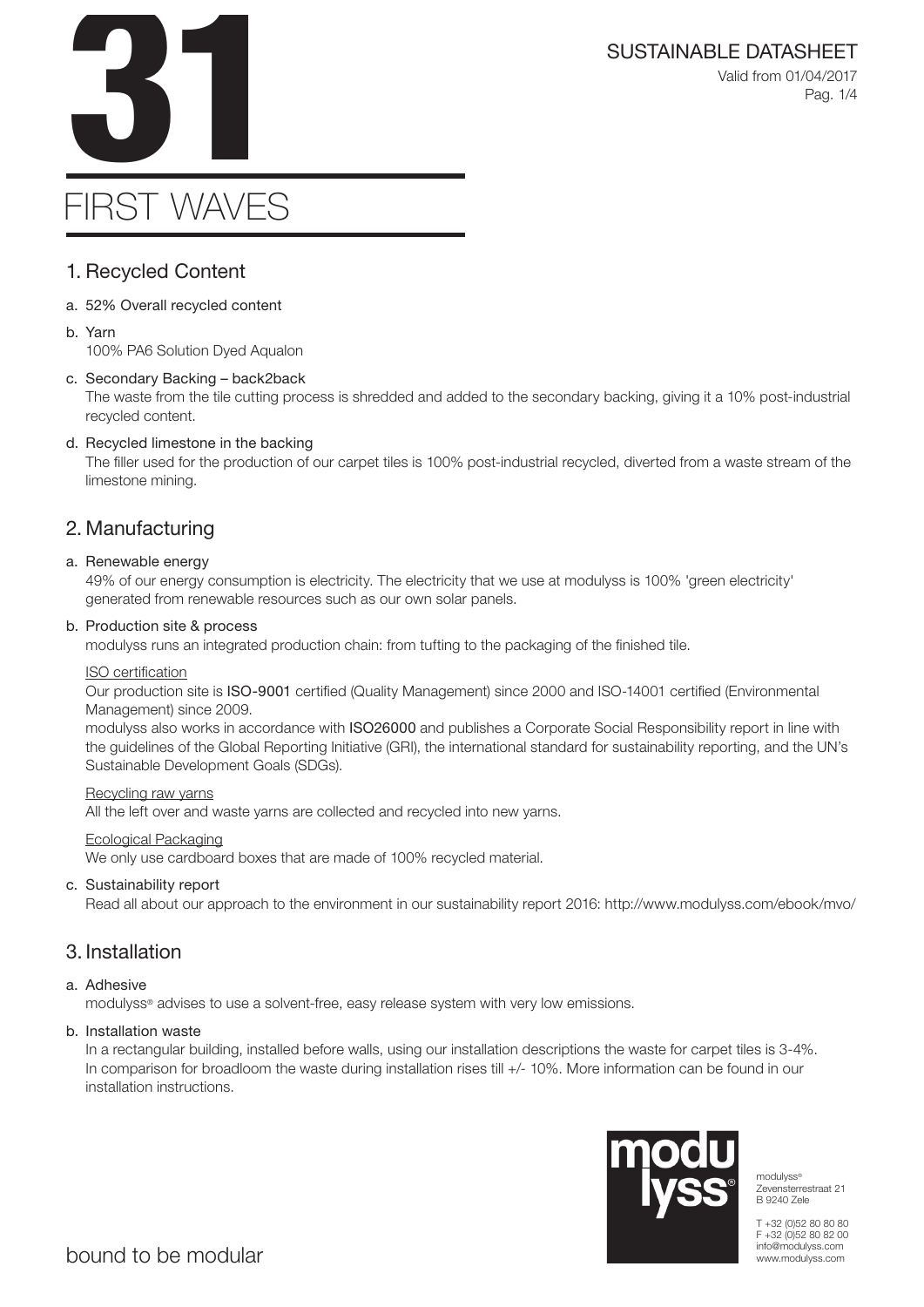# SUSTAINABLE DATASHEET

product: First Waves Pag. 2/4

# 4. End of Life

### a. Re-use

At the end of life, after cleaning, carpet tiles can be re-used in non-critical areas, to extend the product life.

b. Recycling

Carpet tiles can be used as raw material for the backing of new carpet tiles in our back2back program.

c. CARE

Partnership modulyss®/Vanheede Environment Group in which carpet tiles are converted into secondary fuel to reduce  $\mathrm{CO}_2$  emissions significantly. The minerals are extracted from the carpet tiles and recycled into raw material for the cement production industry, which results in  $\pm$  50% recycling of our carpet tiles.

# 5. Voc's & Chemical Substances

This product fulfills the testing criteria for emissions of:

- a. DIBT (DE) Deutsche Institute für BauTechnik TVOC28<1,0 mg/m³ This product is DIBT-certified, Abz-nummer Z-156.601-604.
- b. CRI (US and international) Carpet & Rug Institute

Compliant to the requirements of Green Label Plus, GLP 1100 (see LEED®, point 6.b)

c. GUT (DE)

Gemeinschaft Umwelfreundlicher Teppichboden

TVOC28<100 μg/m³

This product meets the GUT-criteria, GUT-license number DC71ACFA. These criteria include VOC tresholds, odour and chemical substances.

d. REACH (EU)

modulyss® complies with the strict European REACH standards.

e. Sundahus (SE)

SundaHus Miljödata is a system of health and environmental assessment of products in the construction and real estatebusinesses. The core of the system is a database of substances, materials and products. B-rating.

f. M1 (FI)

This certificate is granted by the Building Information Foundation RTS sr. The aim of the classification is to enhance the development and the use of low-emitting building materials to create a healthy indoor environment.

# 6. Environmental Product Declaration (EPD)

An EPD is a standardized way to provide information on the environmental impact of a product during the entire life. They include information on the environmental impact of raw material extraction and production, energy use and efficiency, content of materials and chemical substances, emissions to air, soil and water and waste generation. A product-specific EPD in accordance with the ISO14025 and EN15804, is available for this product. The EPD-declaration-number is EPD-MOD-20150181-CBC2-EN.



modulyss® Zevensterrestraat 21 B 9240 Zele

T +32 (0)52 80 80 80 F +32 (0)52 80 82 00 info@modulyss.com www.modulyss.com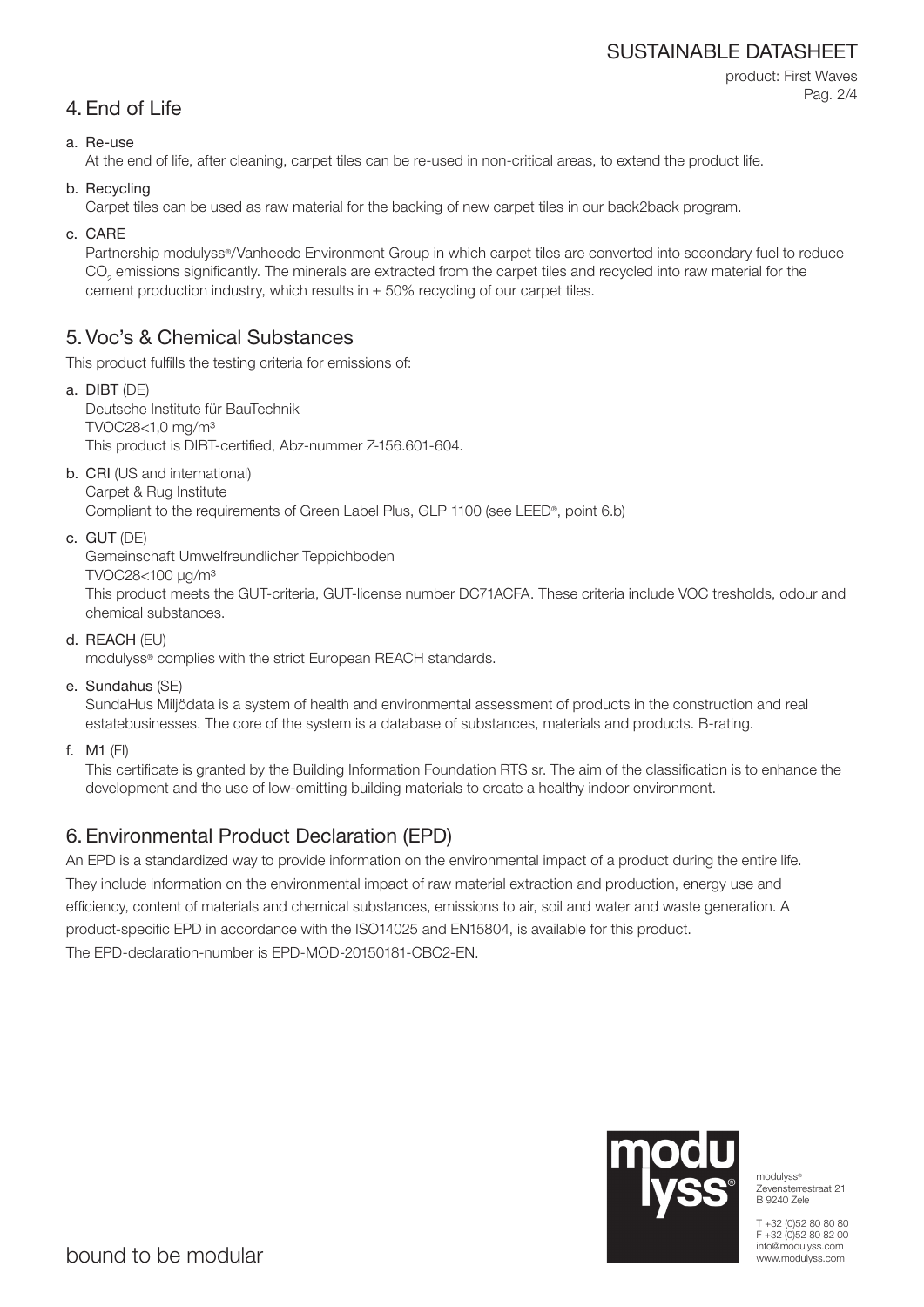SUSTAINABLE DATASHEET

# 7. Compliance to Green Building Certifications

product: First Waves Pag. 3/4

#### a. BRE Global (UK)

Building Research Establishment This product can contribute towards credits in:

#### Hea 02 – Indoor Air Quality

To recognise and encourage a healthy internal environment through the specification and installation of appropriate ventilation, equipment and finishes.

- Use of a low-emission adhesive on installation (BN EN 13999-1:2007) can contribute to this credit.
- modulyss® carpet tiles meet the requirements of EN14041, including E1 classification for formaldehyde emissions, and can contribute to the credit for a healthy indoor air quality.

#### Hea 05 – Acoustic performance

To ensure the buildings' acoustic performance including sound insulation meet the appropriate standards for its purpose. This product is highly sound-absorbent. It reduces contact noise by 25 decibels (ΔL<sub>w</sub> - ISO 10140) and has an absorption coefficient of 0.20 (ISO 354).

#### MAT 1 – Life Cycle Impact

#### BREEAM Rating Offices

#### Certificate ENP 428 m, A rating – Eco point score 0.295

To recognise and encourage the use of construction materials with a low environmental impact (including embodied carbon) over the full life cycle of the building. For more information on the Green Guide to Specification visit www.bre. co.uk/greenguide or www.greenbooklive.com

#### MAT 5 – Designing for Robustness

To recognise and encourage adequate protection of exposed elements of the building and landscape, therefore minimising the frequency of replacement and maximising materials optimisation. This product satisfies the requirements of EN1307 classification, class 33 - LC1 for intensive use in a contract environment.

#### WST 01 – Construction Waste Management

To promote resource efficiency via the effective management and reduction of construction waste. This product can contribute to waste reduction on site. See item 3, installation, for more details. Concerns cutting waste on installation of carpet tiles.

#### b. LEED (US and international)

Leadership in Energy and Environmental Design modulyss products can contribute to the following LEED v4 credits:

- MR credit: Interiors Life-Cycle Impact Reduction
- MR credit: Building product disclosure and optimization Environmental Product Declarations MR4 Post-Industrial recycled content: 52%
	- MR4 Post-Consumer recycled content: 0%
- MR credit: Building product disclosure and optimisation Material ingredients
- MR credit: Construction and demolition waste management
- EQ credit: Low emitting materials
- EQ credit: Indoor air quality assesment
- EQ credit: Acoustic performance.

Products are not reviewed under LEED, LEED credit requirements cover the performance of materials in aggregate, not the performance of individual products of brands. For more information on LEED, visit www.usgbc.org/contact

c. HQE (FR)

#### Haute Qualité Environnementale

In 2005 modulyss® was awarded the HQE certificate by FDES in accordance with NF P01 010. This product can contribute to seven of the 13 HQE targets as follows:



modulyss® Zevensterrestraat 21 B 9240 Zele

T +32 (0)52 80 80 80 F +32 (0)52 80 82 00 info@modulyss.com www.modulyss.com